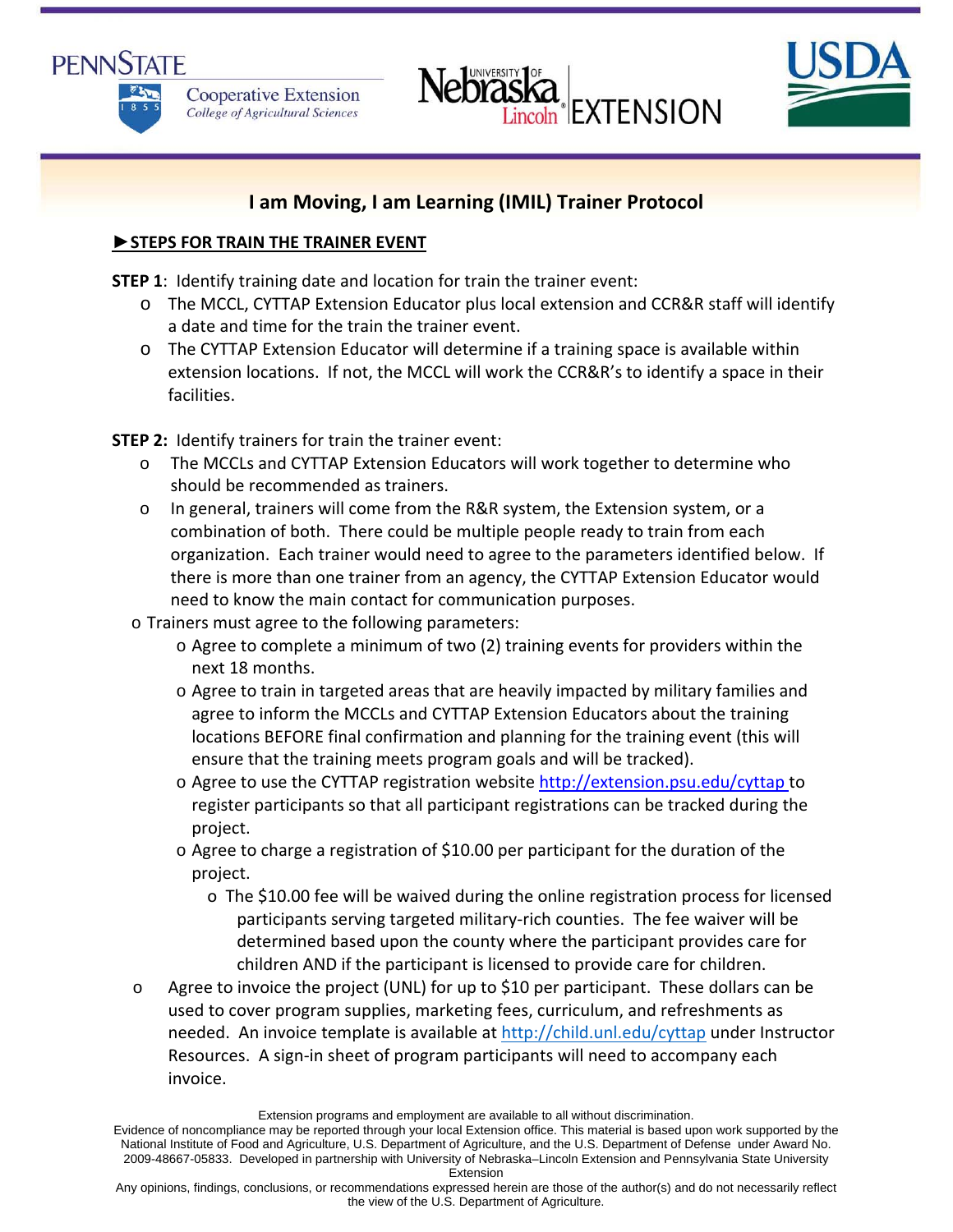- o Agree not to use IMIL materials to generate revenue, even after the project has ended.
- o Be 'approved' to train in their respective state.
- o Be able to have their organization invoice UNL for participant fees.
- o CYTTAP will pay registration fee for identified trainers.

**STEP 3**: Registration for train the trainer event:

- o The CYTTAP Extension Educator will complete the *Workshop Information Form* as outlined in **STEP 4.**
- o Identified train the trainer event participants will register for train the trainer event on the CYTTAP website http://extension.psu.edu/cyttap.

### **►STEPS FOR CHILD CARE PROVIDER TRAINING**

**STEP 4**: Trained trainers process for entering a new IMIL child care provider workshop into the registration system:

- o All trainers will contact their CYTTAP Extension Educator with the information needed to complete the *Workshop Information Form*. The CYTTAP Extension Educator will then submit that information to UNL.
- o This *Workshop Information Form* (WIF) must be completed at least six weeks in advance of the date of the workshop.
- o **Information needed on the** *Workshop Information Form (WIF)*
	- o Workshop Name
	- o Workshop Description
	- o Workshop contact information
	- o Date/Time
	- o Location –address, city, state, facility, room number
	- o Maximum number of participants
	- o Deadline for registration midnight eastern time day prior to workshop
	- o Fee –\$10.00 fee for all workshops taught through project
	- o Any special instructions
- o Once the workshop information form has been added to the registration site, trainers will receive a confirmation email. Trainers will go to the registration website and click on 'Instructor Access'. They will need to sign in and receive their PIN. Next, they will click to agree to the parameters on the agreement on the website (listed in **STEP 2** on this protocol). Trainers will be able to view and print workshop rosters from this site.
- o Child care providers will access the registration website: http://extension.psu.edu/cyttap to sign up for the training.
- o **NO WALK‐IN REGISTRATIONS ACCEPTED. PRE‐REGISTRATION IS REQUIRED.**
	- o **Process for handling participants who want to pay by check/money order.** There will be a check or money order payment option on registration website: http://extension.psu.edu/cyttap. Checks/money orders should be sent prior to the workshop to: